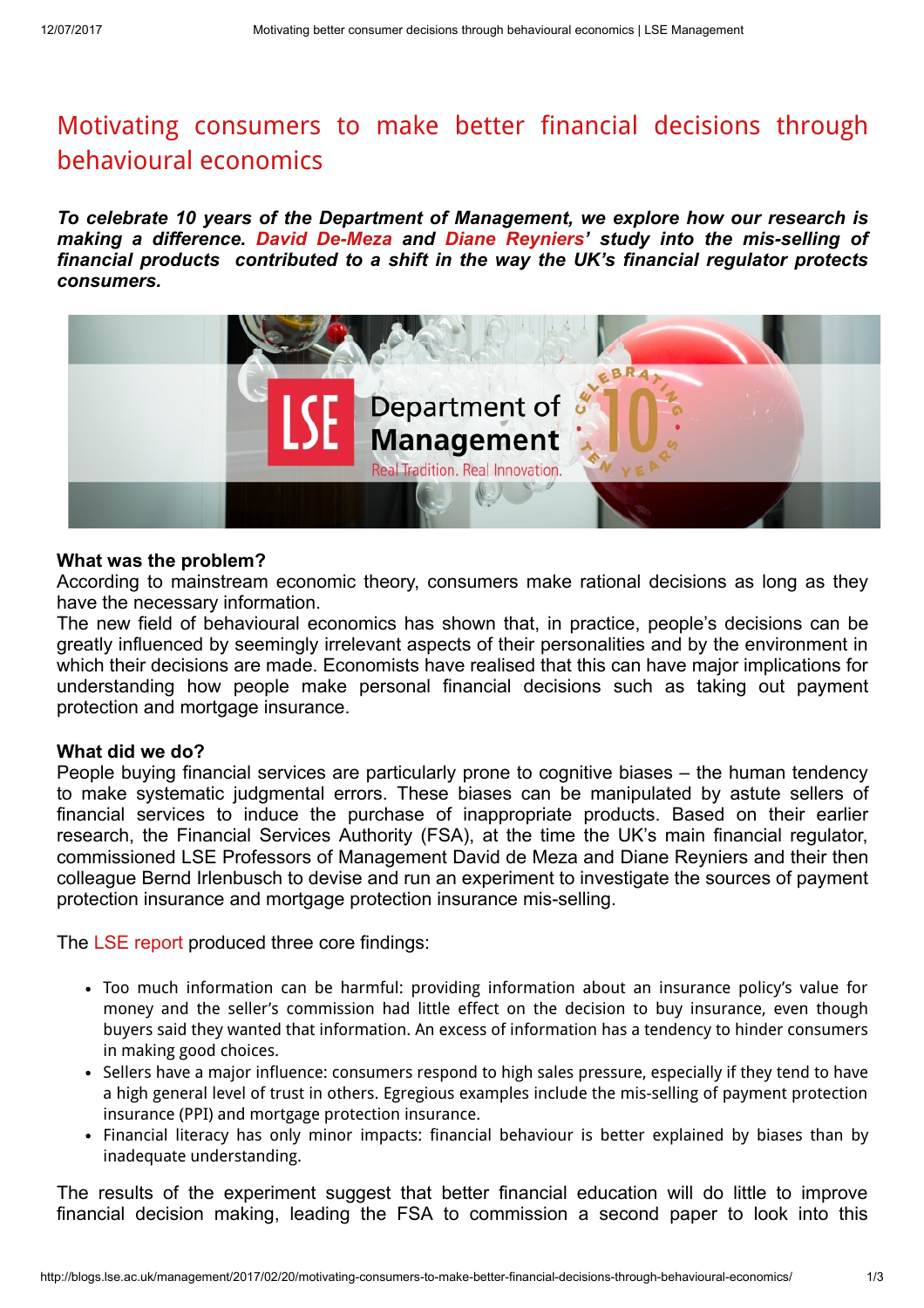question more explicitly. This concluded that problems are more to do with human nature than poor financial literacy.

The researchers suggested that financial regulation should focus more on measures that directly influence consumers' decisions and less on financial education and rules on information disclosure.



### What happened?

Influenced by these findings, the Financial Services Authority made a decisive shift away from improving the information that financial firms must disclose and raising consumers' levels of financial literacy and towards using an understanding of consumer behaviour to influence the way that financial firms behave in the marketplace.

In an interview with *The [Financial](https://www.ft.com/content/7a681cc2-4674-11e1-85e2-00144feabdc0) Times*, the Financial Services Authority's chief executive Martin Wheatley made it clear that, based on research into behavioural economics, the regulator no longer assumed that consumers were always rational.

Wheatley specifically highlighted payment protection insurance as an example of a scandal that might have been avoided if the insights of behavioural economics had been applied. He told the newspaper he would push firms to improve the way they designed and sold products to ensure that they were purchased by the customers for whom they were designed.

In 2013 the Financial Conduct Authority (which had replaced the Financial Services Authority) banned independent financial advisers from receiving a commission on the sales of financial products. Such commission payments increased the risk that advisers would provide [personalised](http://www.bbc.co.uk/news/business-20860803) recommendations that maximized their commissions as opposed to recommendations that best suited their clients' needs.

The Financial Services Authority indicated that its decision to move away from relying on information disclosure as its main tool for protecting consumers was influenced by the LSE research. The relevance and value of the research to the FSA's operations had become clear as the result of presentations and lengthy and frequent discussions between researchers and FSA staff over the course of the experiment and report writing.

The regulator indicated that its decision to scale back a £1 billion financial education programme recommended by the [Thoresen](http://webarchive.nationalarchives.gov.uk/+/http:/www.hm-treasury.gov.uk/media/8/3/thoresenreview_final.pdf) Report was also influenced by the LSE findings. At Ofcom, the UK's communications regulator, the FSA experiment was included as part of an internal presentation on the role of experiments in formulating regulatory policy.

In addition, the researchers made presentations to the House of Lords and to various chambers of commerce, consumer protection conferences and party political conferences. These efforts contributed to a groundswell of interest in finding applications for behavioural economics within the realm of public policy. For example, the UK [Government](http://www.behaviouralinsights.co.uk/) recently set up the Behavioural Insights Team, often called the 'Nudge Unit', to apply insights from academic research in behavioural economics and psychology to the development of public policy and services.

Note: This article was initially published as an [Impact](http://www.lse.ac.uk/researchAndExpertise/researchImpact/caseStudies/demeza-reyniers-consumer-decisions-behavioural-economics.aspx) Case Study and re-published on our blog with the author's permission.

David [De-Meza](http://www.lse.ac.uk/management/people/dde-meza.aspx) is Eric Sosnow Professor of Management within the Managerial Economics and Strategy Faculty group. He has worked at various institutions before the LSE such as the University of Reading, University of Exeter, University of Guelph and the University of Western Ontario. His research interests are in the area of; the property rights theory of the firm, optimism